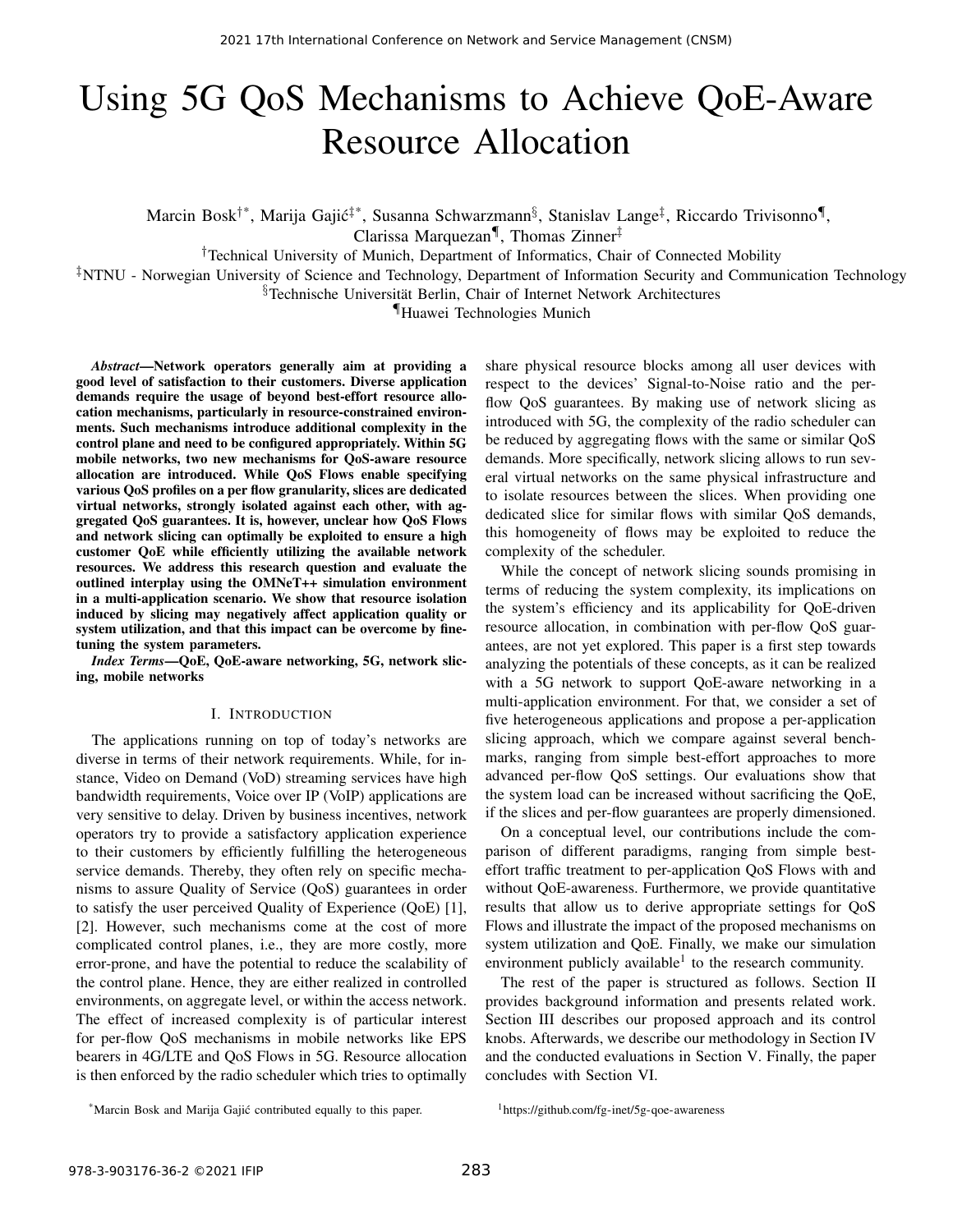## II. RELATED WORK AND BACKGROUND

This section provides information related to the technical background of QoS management in mobile networks and outlines publications related to our studies.

#### *A. Network Slicing*

5G network technology represents an on-going research area with many stakeholders (e.g. network operators, Over The Top (OTT) service providers, and users). In [3] the authors presented a tutorial overview of 5G systems with respect to standardization and deployment challenges from a user-centric perspective. Together with SDN and NFV, network slicing was identified as a key component allowing for flexibility and a wide range of different types of service level agreements. In [4] the authors discuss fundamental challenges of an end-to-end approach for slice isolation in 5G. The challenges include the need for standardized methods for the design of isolated slices and a MANO system capable of supporting heterogeneous multi-service and multi-vendor networks. A survey presented in [5] provides an overview of the existing principles and enabling technologies as well as solutions for each part of the 5G system. In [6], the authors explore the usage of SDN/NFV for network slicing in 5G networks. They propose a high level SDN/NFV architecture serving as a slicing enabler. The authors identify fulfilment of performance isolation in a common infrastructure as a complex future-work task.

## *B. QoS- and QoE-Awareness*

Within the last couple of years, network slicing has widely been discussed in the context of QoS-awareness. A QoSaware network slicing framework for services with diverse QoS-requirements is proposed in [7]. The authors design an API to facilitate RAN and Core slicing to meet different services' demands, e.g low latency for tele-medicine. The authors demonstrate the applicability and prospects of using network slicing to enable the QoS guarantees for mission critical services. However, the authors only consider the perhop delay as a QoS metric, and acknowledge the QoE-aware approach as a next research direction.

The flexible allocation of network resources in radio and core networks for the user- and control-plane so as to meet their QoS needs is one of the targeted key functionalities defined in the 5G NORMA project.<sup>2</sup> While the upcoming requirements and challenges are presented in [8], the work in [9] focuses on the technical solutions needed to address them and to establish the network slicing paradigm as targeted by 5G NORMA. The key elements of the architecture are Software Defined Mobile Network Controller (SDM-C) and Software Defined Mobile Network Coordinator (SDM-X). These controllers are responsible for managing the network functions within a slice as well as the multiplexing gain over shared components. Even though the authors present an architecture with NFV orchestration that ensures an efficient utilization of resources and provides support for slice mobility

while keeping a satisfactory QoS/QoE level, there is no implementation or performance evaluation of such an architecture.

A first approach towards quantitatively assessing the impact of network slicing on QoE is presented in [10]. The authors propose a service assurance framework which is based on the ETSI MANO architecture. It allows to map the infrastructure performance to QoE, so that QoS- and QoE-aware management operations can be performed. With testbed-based measurements, the authors evaluate the applicability of their framework for web browsing and video streaming.

#### *C. QoS Management in Mobile 5G Networks*

In the context of 5G, QoS handling can be performed by means of QoS Flows. According to [11], QoS Flows constitute the finest level of granularity regarding differentiated treatment of traffic. Each QoS Flow is mapped to a QoS profile that defines appropriate attribute values for the corresponding application that is carried by the flow. In particular, two main types of flows are defined: Guaranteed Bit Rate (GBR) and non-GBR flows [12]. While the latter does not provide any rate-related guarantees, the former comes with two parameters to control the guarantees. These parameters include the Guaranteed Flow Bit Rate (GFBR) and the Maximum Flow Bit Rate (MFBR) which define a guaranteed minimum and a hard upper bound on the bitrate, respectively. Since throughout this paper we will have guaranteed and maximum bitrates for both flows and slices, we use GBR and MBR abbreviations instead of the GFBR and MFBR.

In order to satisfy the requirements of increasingly heterogeneous applications, two approaches can be followed. The first option consists of exploiting the QoS features that are defined in the aforementioned standards and therefore implementing complex resource reservation and scheduling mechanisms that support the outlined QoS profiles. Alternatively, resource overprovisioning can simplify traffic handling while satisfying QoS requirements. The two approaches represent trade-offs in terms of their cost and resource efficiency as well as the complexity of traffic handling.

## III. TECHNICAL REALIZATION & CONTROL KNOBS OF PROPOSED APPROACH

QoS Flows allow to set a GBR, ensuring that a flow obtains at least that specified bitrate, and they allow to allocate an MBR value which constitutes an upper limit up to which the flow can borrow from other flows that are currently not fully exploiting their GBR. Network slicing enables a virtual separation of networks on the same physical infrastructure and allows to isolate resources between slices. While it is possible to use QoS Flows *within* slices, i.e., a flow can borrow from other flows within the same slice, we assume that the isolated resources between the slices do not allow for borrowing *between* slices. Hence we confine in this work on hard isolation, while according to 3GPP specifications, different degrees of isolation are in general feasible [13].

While this work evaluates the performance of both concepts on its own, we also study the implications of combining

 ${}^{2}$ https://5gnorma.5g-ppp.eu/. Accessed 31.07.2021.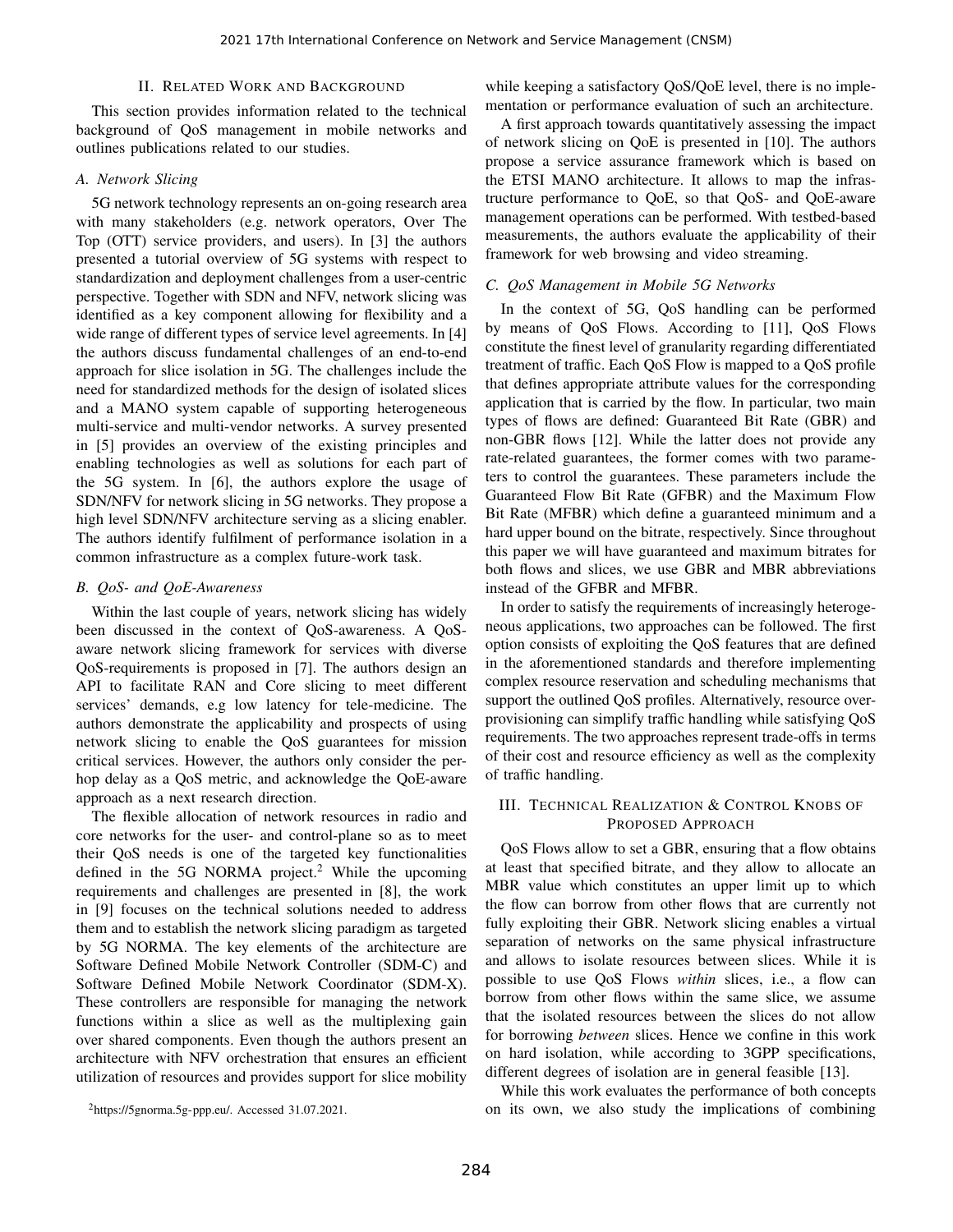them so as to reap the benefits of both approaches. In the corresponding scenarios, we group all flows of the same QoS profile - in our case the same type of application into one slice. Although we are still capable of performing fine-grained per-flow control, the increased inner-slice homogeneity reduces the complexity that needs to be handled by the scheduler and improves the network manageability. In addition to these management-related benefits, this increased homogeneity can potentially also be exploited for improving the network performance, e.g., in terms of the system load or the delivered QoE. All flows within a slice - belonging to the same application type - share the same QoS requirements and react in a similar way to QoS fluctuations. We exploit this fact by determining adjusted per-slice and per-flow settings, specifically tailored to the applications' characteristics. Instead of relying on pre-defined per-flow QoS guarantees, we leverage the slice homogeneity and determine bitrate guarantees and borrowing capabilities so as to allow each application to reach a given QoE target.

For our evaluations, i.e., tuning the slice- and flow-specific settings in a QoE-aware manner, we use the Hierarchical Token Bucket Filter (HTB) [14]. Its tree structure allows to define a hierarchy for borrowing between leaf nodes (QoS Flows) with a common parent (slices) and thus, HTB can be used for the following evaluation cases: QoS Flows only, slices only, as well as the combination of both concepts. It allows us to achieve both, the desired properties of inter-slice resource isolation and intra-slice resource sharing. To this end, the configuration includes GBR and MBR settings per slice (inner nodes/parent) as well as per flow within a slice (leaves). At this point, we want to emphasize that we do not propose to use HTB in a real 5G system. To us, it only serves as an efficient solution within the OMNeT++ simulator. How resource slicing or enforcing GBR/MBR is actually achieved depends on how RAN vendors implement their own RAN scheduler [15]–[17].

#### IV. METHODOLOGY

This section introduces our evaluation methodology. We first describe the used simulation setup and the included applications along with their utility functions. We then detail on our implementation of HTB and our abstraction of the network slicing approach.

## *A. OMNeT++ Simulation Environment*

Our setup is illustrated in Figure 1 and based on the OMNeT++ network simulator [18] along with the INET framework. $3$  A single link connects the client network with the server network, which hosts a server for each investigated application type. We use standard datarate channels provided by OMNeT++ and model the bitrate and delay of a generic wired connection with a bit error rate of 0. The links are connected to the devices using point-to-point (PPP) interfaces provided by the INET framework. They use a standard drop tail queue on the outbound side of the interface with a nonblocking inbound. Additionally, the queue on the interfaces



Fig. 1: Simulation setup

between the two routers is coupled with an HTB module used for QoS guarantees as described in IV-D.

#### *B. Application Mix*

Our setup includes five different applications: DASH-based Video on Demand Streaming (*VoD*), DASH-based Live Video Streaming (*Live*), File Download (*FD*), Secure Shell (*SSH*), and Voice over IP (*VoIP*). These applications differ w.r.t. their requirements in terms of bandwidth and delay. While *VoD* and *FD* are bandwidth-hungry applications that can cope with a certain delay, the quality of *SSH* and *VoIP* is mainly determined by the delay. For *Live*, both, the available bandwidth and the delay, are relevant factors.

For *VoIP*, we use an implementation supplied with the INET framework. It is modelled as one-way communication of two parties, one being a listener and another being a talker (receiver and sender). The sender has on/off talkspurt behavior, with some silent intervals when no packets are being sent. The size of the VoIP packets is 40B each and a new packet is generated every 20ms. The receiving buffer has a size of 20 packets.

*SSH* is used for secure remote access operation. Our SSH client is based on the Telnet application provided by the INET framework. The application mimics a behavior of a user typing a remote control command with 50ms per keystroke, and then waiting for the output of 500B. To account for encryption overhead (*SHA1*), we increase the packet size for key presses to 40B. One second after the output of the command is received, the user types another command and does so repeatedly in a loop.

The *FD* client is based on the basic TCP client provided by the INET framework. Via a request of 800B length, it downloads a file of 10MiB. After receiving the file, the client waits 1s before initiating the next file download.

The *VoD* client is based on an existing implementation of an adaptive TCP-based video streaming <sup>4</sup> The server provides videos in small segments of five seconds, each encoded with 4 different quality levels. Depending on the buffer state, the client dynamically selects the quality for the next segment with switches occuring at buffer states of 10, 20, and 30s. The maximum buffer capacity is 40 seconds. The size of the manifest file containing the video specifications is 100kB and the segment request size is 200B. The overall duration of the video follows a uniform distribution in the range of (240,320)s.

For the *Live* client, we adapt the VoD client's implementation so as to meet the characteristics of Live streaming. Instead of a buffer-based quality adaptation, the client selects

<sup>3</sup>https://inet.omnetpp.org/Introduction.html. Accessed 09.06.2021.

<sup>4</sup>https://github.com/andersonandrei/adaptive-video-tcp-omnet. Accessed 31.07.2021.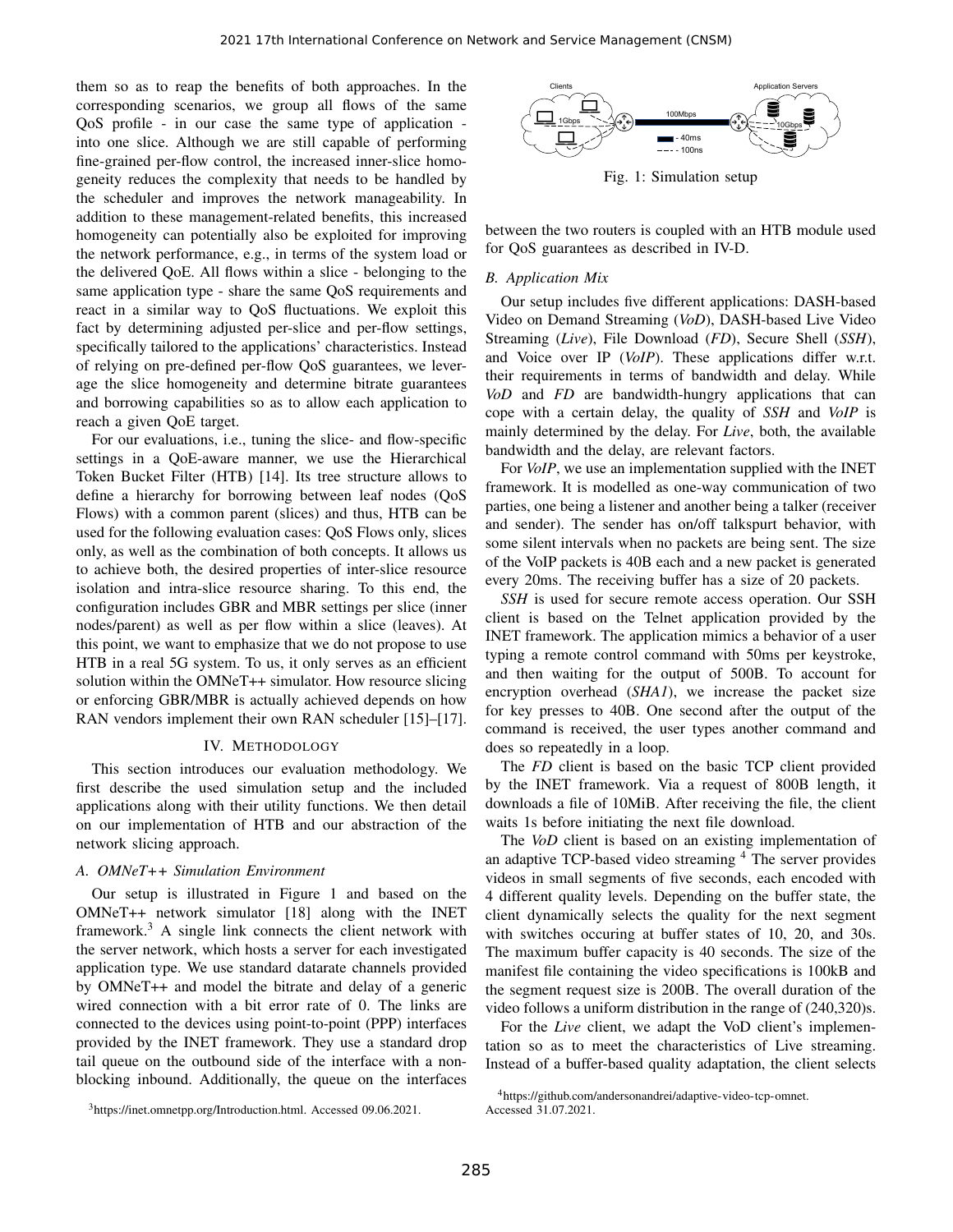the quality based on throughput estimations from previous segment downloads. The segment duration is decreased to 1s, and the maximum buffer capacity is set to 6s. If the delay to the live edge<sup>5</sup> exceeds 4 seconds, the playback speed is increased by 5% to catch up. Due to the specifics of its implementation, a video duration needs to be set for the Live client. It is selected from the range between (40,70)s.

## *C. Utility Functions*

In order to allocate resources to flows and slices in a QoEaware manner, we need to know how delay and available throughput - the metrics which are at least to a certain extent controllable - affect the different applications' QoE. Hence, to quantify the application-specific network requirements, we make use of *utility functions* which map different delay/throughput combinations to QoE. We prepare these utility functions by running experiments that cover broad delayand throughput-settings, in which we monitor the networkand application-related KPIs, and apply existing QoE models (which map the KPIs to QoE) so to obtain the resulting MOS values.

In the following, we briefly present the QoE models used for the five applications considered in this paper. For *VoIP*, we use the ITU-T E-model [19]. The key factors considered by the model are: mouth-to-ear delay, loss rate, signal-to-noise ratio, and equipment impairment factor. For *VoD* and *Live* the standardized ITU-T P.1203 model is applied [20]. As input KPIs it considers the initial delay, number and duration of video interruptions, the delivered video quality and its fluctuation. The *SSH* QoE model is based on the QoE model for Remote Virtual Desktop Services (RVDS) from [21]. According to the approach originally introduced in [2], a fitting function is used to adjust the model for our scenarios. The QoE model for *SSH* uses the round-trip-time (RTT) as the only KPI. Finally, we use the model from [22] which defines the MOS for the *FD* application as a logarithmic function of overall download time.

The resulting MOS values from these models do not always correspond to the full MOS range of  $[1.0, 5.0]$  since they depend on the QoE model. The results are illustrated as heatmaps in Figure 2, where the bandwidth capacity is denoted on the x-axis and the delay on the y-axis. As not any combination of bandwidth and delay is possible, i.e. very small bandwidth settings may lead to increased delays, we additionally evaluate for each application its bandwidth to delay relation, to determine on a per-application scale the minimum bandwidth capacity to achieve a certain QoE. This relation is shown as a red curve in Figure 2. The white dashed line denotes the bitrate which corresponds to a QoE of 3.5.

Figure 2a shows that MOS of *VoD* increases rapidly with increasing bandwidth and reaches a MOS of 4.4. The delay has little impact on the QoE until an end-to-end delay of 250ms is exceeded. *Live*, as shown in Figure 2b, reaches a maximum QoE of 4.58. Its MOS drops quickly with increasing end-toend delay. *SSH* and *VoIP* applications shown in Figure 2c and 2d, behave similarly with their MOS linearly decreasing with growing delay. Whereas *SSH* can achieve a high QoE with a very limited bandwidth of 5 kbps, the *VoIP* client shows an onoff behavior, requiring at least 30 kbps to operate during the on-phases. The MOS of *FD* increases linearly with increasing bandwidth until a MOS score of 4.72.

#### *D. Traffic Control Mechanism: Hierarchical Token Bucket*

In order to enable co-existence of numerous heterogeneous applications, 5G networks require efficient rate control mechanisms. According to the 3GPP standards for the Next Generation Radio Access Networks (NG-RAN) in 5G [12], each flow should have its assigned *guaranteed bitrate (GBR)* and *maximum bitrate (MBR)*.

There is no simple ready-to-use OMNeT++ module that emulates network slicing and at the same time supports such two-level bitrate guarantees. Therefore, we implemented a new OMNeT++ compound module called *HTBQueue* that adopts the classful queuing approach - Hierarchical Token Bucket (HTB). We decided to emulate slicing with HTB for several reasons. Firstly, with the HTB tree-based structure we introduce the hierarchy needed for the realization of slices, as shown in [23]. Secondly, HTB has a high rate conformance [24]. HTB in general is costly in terms of CPU/memory usage [23], [25], especially when it comes to large networks with numerous flows. However, due to the simulative nature of our approach, scalability is not an issue for our evaluations carried out in this work.

The *HTBQueue* is based on the Linux HTB implementation [14]. The key structure is the HTB tree, an example is shown in Figure 3. The tree consists of three different types of nodes/classes: root, inner, and leaf. All three HTB classes have the following parameters: assured rate (equivalent to GBR) and ceiling rate (maximum achievable rate, equivalent to MBR). The root's assured and ceiling rate are set to the link bandwidth. A key constraint in HTB is that the sum of the assured rates of one node's children has to be less than or equal to the assured rate of that node. In general, only the leaves have queues and priorities assigned to them.

We tested and validated that our implementation of HTB in OMNeT++ behaves as expected. In our evaluations we compared the *HTBQueue* performance with the expected outcomes of the same scenarios in Linux. We also made sure that HTB and TCP are interacting in the correct way in terms of analysing the throughput values, RTT, and inter-departure times as well as congestion window and queue sizes.

#### *E. Network Slicing Abstraction and Assumptions*

For our evaluations, we do not actually apply network slicing, but mimic its behavior via HTB. This allows to focus on the impact of data plane traffic engineering and we omit any control plane involvement or function deployment which happens in the background. Nevertheless, our proposed approach is still realistic in terms of the data plane traffic control capabilities, as all necessary functionalities can be provided via 5G NFs. This includes for example the propagation of QoE and

<sup>&</sup>lt;sup>5</sup>The moment at which live video segment is generated.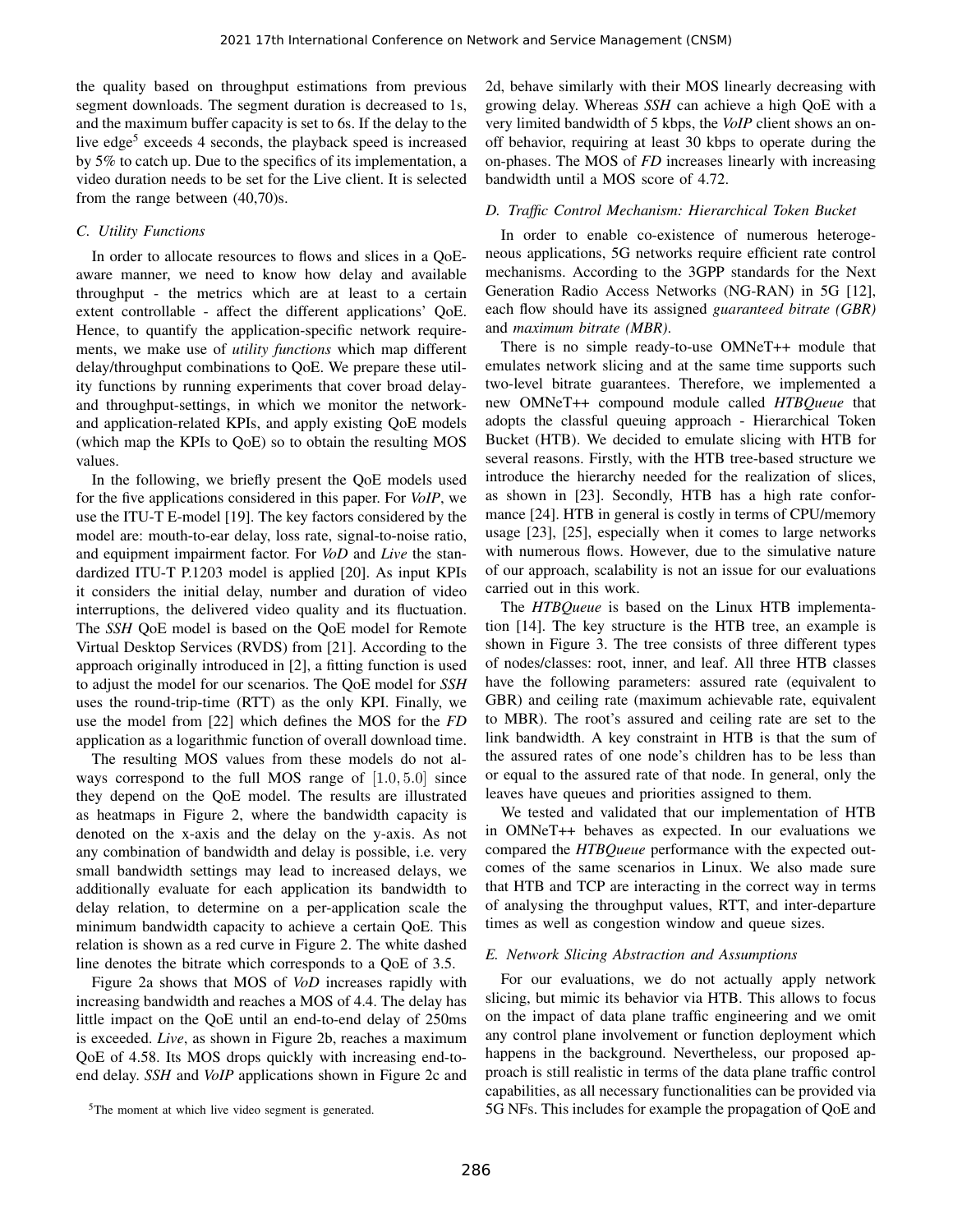

Fig. 2: Utility functions of the different applications to quantify resulting QoE for different bandwidth/delay combinations. Red line shows applications' bandwidth-delay relationship. White dashed line denotes a bitrate corresponding to QoE of 3.5.



Fig. 3: An exemplary tree structure for HTB.

user-centric information via the Application Function (AF), which is needed by network operators to tune their network to accommodate the needs of heterogeneous applications.

However, we want to emphasize that our evaluations are based on per-flow QoS control using an adaptation of HTB for OMNeT++. For simplification, we assume one active flow per client. QoS guarantees are achieved by assigning one client to each HTB leaf that represents a single QoS Flow. The slices are emulated either by placing all flows of the same application in a standalone, bandwidth-limited network or using the inner-classes of HTB. This means that we are considering a scenario without any encapsulation overhead associated with virtualization. Furthermore, the number of flows is pre-configured and static during the simulation.

## V. EVALUATION

In the following, we describe our experiment settings and the conducted experiments. Afterwards, we present our results and shortly describe the implications and limitations of our study.

#### *A. Simulation Parameters and Settings*

This sections describes the simulation context, the parameter settings, and evaluation metrics used for our experiments.

*1) Per-Application QoS Profiles:* We assume that the QoS profiles are fixed up-front for each application. The GBRs are set so as to achieve a QoE of 3.5, i.e., an acceptable user satisfaction, according to the utility functions described in IV-C. This results in the following per-application QoSprofiles, referred to as  $GBR^a_{original}$  for application a: 30 kbps for *VoIP*, 10 kbps for *SSH*, 1120 kbps for *VoD*, 1820 kbps for *Live*, and 2240 kbps for *FD*.

*2) Application Mix, Slice Dimensioning, and Admission Control:* We consider the following distribution for the clients' used applications, expressed as fraction  $f_a$  for a given application a:  $f_{VoD}$  = 40%,  $f_{Live}$  = 20%,  $f_{FD}$  = 5%,  $f_{VoIP} = 30\%$ , and  $f_{SSH} = 5\%$ . The traffic mix roughly mimics the statistics for mobile data volume collected in January 2021<sup>6</sup> . In the scenarios which include slicing, we dimension the slices up-front according to the expected applications' probabilities and QoS profiles. We calculate a multiplier  $m$ based on a sum of QoS profile bitrates  $GBR^a_{original}$  of all applications  $\alpha$  weighted according to the traffic mix  $f_{\alpha}$  and the available system capacity  $c$ :

$$
m = \frac{c}{\sum_{a} f_a \cdot GBR_{original}^{a}}
$$
 (1)

The multiplier is then used to calculate the slice capacity  $c_s^a$  for each application type  $a$ :

$$
c_s^a = m \cdot f_a \cdot GBR_{original}^a \tag{2}
$$

The admission control is decoupled form the simulation itself. We assume that 150 clients try to enter the system. For each of these clients, we randomly determine its application type, following the traffic mix probabilities described above. The client is admitted if its QoS profile can be served, considering the remaining system capacity (or slice capacity) in terms of bandwidth.

*3) Evaluation Metrics:* We compare the performance of the different scenarios based on the following metrics:

Number of admitted clients: The more clients can be admitted the better. Besides the absolute number of admitted clients, we also consider the rejection rates, i.e., the share of rejected clients from the 150 clients that try to enter the system.

Network resource utilization: Optimally, the available network resources are fully utilized. To study in how far this goal can be achieved in the different scenarios, we compare them according to their relative usage of the overall system resources. For scenarios that involve slices, we additionally consider the resource utilization within a specific slice.

MOS: Finally, we compare the different scenarios with respect to their performance in terms of QoE, expressed on MOS scale. Higher values represent a better user satisfaction.

<sup>6</sup>Taken from https://www.statista.com/statistics/383715/global-mobile-datatraffic-share/. Accessed 31.07.2021.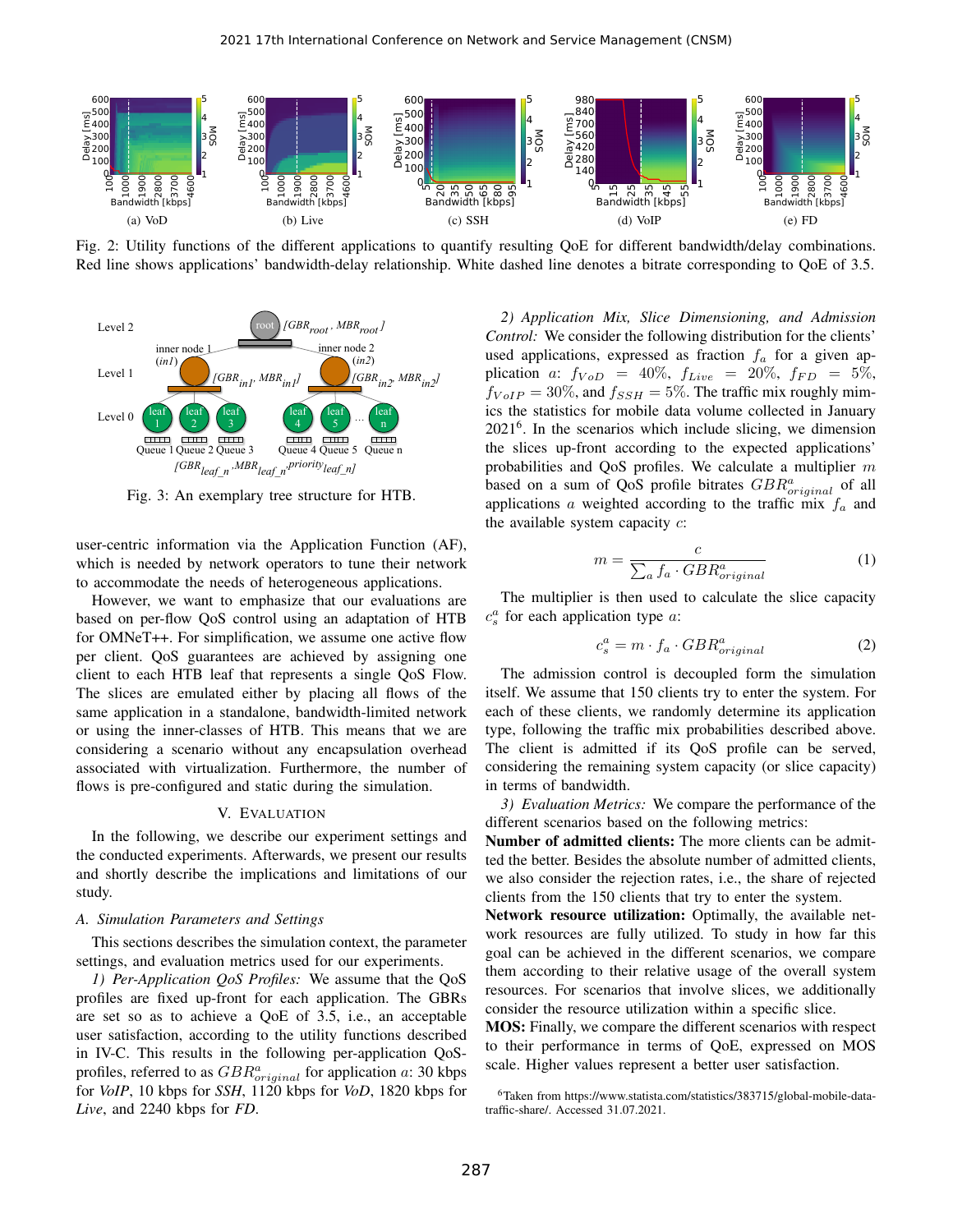| TABLE I: Overview of evaluation scenarios. |  |  |  |
|--------------------------------------------|--|--|--|
|--------------------------------------------|--|--|--|

| Scenario    | Slicing             | Flow control                    | <b>GBR</b>                      | MBR                                                               |
|-------------|---------------------|---------------------------------|---------------------------------|-------------------------------------------------------------------|
| $BE-1/BE-2$ | No                  | No flow control.<br>best effort | Not specified                   | Not specified                                                     |
| <b>OOS</b>  | No                  | QoS-based                       | $GBR_{original}$                | $\{1, 1.25, 1.5, 1.75, 2\}$ multiplier<br>of the $GBR_{original}$ |
| $QoS-SLI-1$ | Yes, full isolation |                                 | Same as in QOS   Same as in QOS | Same as in OoS                                                    |
| $OOS-SLI-2$ | Yes. via HTB        |                                 | Same as in OOS Same as in OOS   | Same as in OoS                                                    |
| OoE         | No                  | Based on the<br>Parameter Study | See Table II                    | See Table II                                                      |
| $OOE-SLI-1$ | Yes, full isolation |                                 | Same as in OOE Same as in OOE   | Same as in OOE                                                    |
| $OOE-SLI-2$ | Yes. via HTB        |                                 | Same as in QoE   Same as in QOE | Same as in OOE                                                    |

#### *B. Experiment Descriptions*

*1) Parameter Study on GBR/MBR Settings:* In order to tune the per-flow GBR/MBR settings within slices so as to increase the number of admitted clients whilst preserving the obtained QoE, we perform a parameter study for each of the five application types. We start with GBR settings  $GBR^a_{original}$ according to the QoS profiles described above. The initial number of clients in the system is set to  $n = 100$ . We increase the number of admitted clients step by step and decrease the GBRs from the QoS profiles using the following set of scaling factors  $s \in \{0.95, 0.9, 0.85, 0.8, 0.75, 0.7, 0.65, 0.6, 0.55, 0.5\}.$ The corresponding number of clients admitted after lowering  $GBR^a_{original}$  is obtained as  $\frac{n}{s}$ , resulting in numbers of clients  $n \in \{111, 117, 125, 133, 142, 153, 166, 181, 200\}$ . The MBRs are set as the  $\{1, 1.25, 1.5, 1.75, 2\}$ -fold of  $GBR^a_{original}$ . The aim is to study the actual (from a QoE perspective) required GBRs for the different applications.

*2) Evaluation Scenarios:* We evaluate different scenarios which differ with respect to their QoS settings and the applied control mechanism(s). While Table I gives a brief overview, the scenarios are described in more detail in the following.

Best-effort Baseline (BE): In this scenario, we do not grant any bitrate guarantees to flows. The flows behave in a besteffort manner and no explicit control mechanism is applied. First, we consider scenario BE-1 where we admit all 150 incoming clients. In order to be comparable with the other scenarios, we consider in scenario BE-2 the same number of clients per application as in the QOS scenario.

QoS Flows (QOS): This scenario considers both GBRs and MBRs on a per-flow level without slices. While the MBRs are set as the  $\{1, 1.25, 1.5, 1.75, 2\}$ -fold multiple of the GBR, the GBR are set according to the QoS profiles described in V-A1. In this scenario, each flow can borrow from any other flow.

QoS Flows Combined with Slices (QOS-SLI): Same as in the QOS scenario, we consider the predefined GBRs and MBRs on a per-flow level, but additionally introduce five slices, each representing one application type. They are dimensioned as follows: 47.991 Mbps for the *VoD* slice, 38.993 Mbps for the *Live* slice, 11.997 Mbps for the *FD* slice, 0.964 Mbps for the *VoIP* slice, and 0.053 Mbps for the *SSH* slice. In this scenario, a flow can only borrow from flows in the same slice, i.e. we do not allow borrowing between slices due to the isolation of slices. We mimic the slicing behavior in two ways: (1) Assuming a perfect isolation (QOS-SLI-1). In this case, we run a dedicated simulation for each slice with the specified per flow and per slice settings, to eliminate any potential interference between different applications' flows. (2) Assuming effects due to the shared environment (QOS-SLI-2). In this case, all slices are run simultaneously in one simulation. QoE Flows (QOE): Different from the QOS scenario, we do not rely on the pre-defined GBRs. Instead, we set the GBRs and MBRs for the different application types according to what we have found as an improved setting during the parameter study, as shown in Table II.

QoE-aware Slicing (QOE-SLI): Similar to QOS-SLI scenario, we use slicing but combine it with GBR and MBR setting for each application type taken from the QOE scenario. This allows us to admit more clients compared to QOS-SLI, simultaneously keeping the guaranteed QoE of each application. Same as in QOS-SLI, we mimic the slicing behavior once assuming perfect isolation (QOE-SLI-1) and once assuming possible interference between the slices (QOE-SLI-2). The resources allocated to each slice are the same as in QOS-SLI.

#### *C. Evaluation Results*

In the following, we first summarize the results from the conducted parameter study and afterwards detail on the obtained MOS and resource utilization.

*1) Parameter study on GBR/MBR settings:* Figure 4 shows the results from the parameter study, which lead to the adapted per-flow MBR/GBR settings. For reasons of clarity, we only show an extract of the whole parameter study, namely those experiments, where the number of clients corresponds to the maximum number of clients that can be served for a given GBR setting under the overall system capacity constraint<sup>7</sup>. Hence, we show one out of eleven settings for the number of active clients. The GBR setting, expressed as the percentage compared to the QoS Flows' GBR capacity, is noted on the x-axis. The y-axis shows the MBR multiplier. While *SSH* is neither sensitive to the GBR-, nor to the MBR-setting, the MOS of *VoIP* is only affected by the GBR. The QoE of *VoD*, *Live*, and *FD* is affected by both rate settings, but more considerably by the GBR configuration. We choose the optimized setting so that the GBR is as low as possible while still obtaining a MOS of at least 3.5. The chosen values are marked in red and listed in Table II.

The *VoD* clients' on-off behaviour allows for high MOS, until a GBR of roughly 85% where the available bandwidth can still be efficiently distributed between clients. *Live* behaves similarly and shows a linear relationship between MOS and GBR. However, it is more sensitive to increasing MBR, due to the ability of estimating higher bitrate that allows for downloading higher quality segments. The MOS of *SSH* is not affected by the changing GBR and MBR settings. For *VoIP*, we observe a high MOS until a clear cutoff point at 65% GBR setting. Until then, the traffic can be distributed so that all clients can obtain the required 30 kbps during the on-period. The MOS of *FD* relies solely on the available bandwidth and accordingly only on the GBR setting.

<sup>7</sup>The sum of all clients' GBRs cannot exceed the overall system capacity.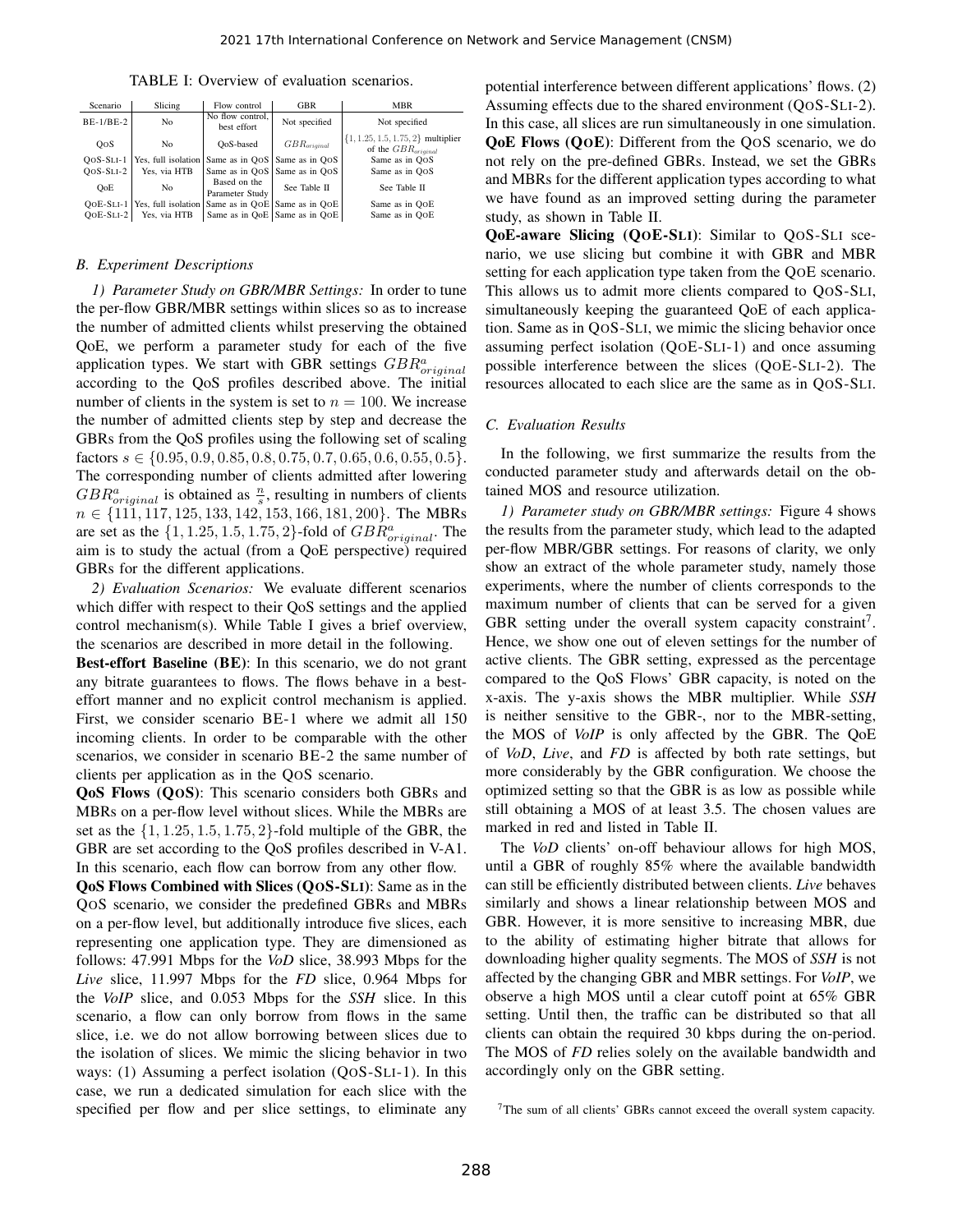

Fig. 4: Average MOS according to GBR and MBR multipliers for each application type. Values in red indicate which multipliers were chosen for the QOE scenarios.

TABLE II: Suggested QoE-aware GBR/MBR settings.

| Application $a$ | $GBR^a_{optimal}$<br>$( \% \; GB\dot{R}^a_{original})$ | ${\cal GBR}^a_{optimal}$<br>[kbps] | $MBR^a_{optimal}$<br>$(\% \ GBR^a_{original})$ | $MBR^a_{optimal}$<br>[kbps] |
|-----------------|--------------------------------------------------------|------------------------------------|------------------------------------------------|-----------------------------|
| VoD             | 85                                                     | 952                                | 125                                            | 1400                        |
| Live            | 60                                                     | 1092                               | 150                                            | 2730                        |
| FD              | 100                                                    | 2240                               | 125                                            | 2800                        |
| VoIP            | 80                                                     | 24                                 | 200                                            | 60                          |
| SSH             | 50                                                     |                                    | 100                                            | 10                          |

*2) Performance Evaluation of the Different Scenarios:* Figure 5 depicts the average MOS and the number of admitted clients. The number of admitted clients per application type and corresponding rejection rates are presented in Table III. In both best-effort scenarios (BE-1 and BE-2), the average MOS of *Live* and *FD* clients are below the targeted QoE guarantee of 3.5. For any MBR setting, the QOS scenario outperforms BE-2 in terms of the overall average MOS (denoted as black dots), whilst admitting the same number of clients. While BE-2 results in an average MOS of 3.57, this can be increased to up to 4.14 by the QOS scenario with an MBR set to 150% of the GBR. We furthermore see that the average MOS values of the different application types, and hence the fulfillment of the QoE target, is sensitive to the MBR setting. The QoE target is reached for all applications in all QOE scenarios except for *Live* and *FD* in cases where MBR is set to 100% of GBR.

As soon as we introduce one slice per application additionally to the QoS Flows (QOS-SLI-1), the number of admitted clients is reduced to 105 with the total rejection rate increasing to 30% and the sensitivity towards the MBR

TABLE III: Number of admitted clients for each scenario. The number of incoming clients is set to 150 in all scenarios.

| Admitted clients |   |             | Rejection rate $(\%)$ |          |          |          | Total                                                         | Total reje. |          |              |
|------------------|---|-------------|-----------------------|----------|----------|----------|---------------------------------------------------------------|-------------|----------|--------------|
|                  |   |             |                       |          |          |          |                                                               |             | admitted | rate $(\% )$ |
| 28               | 8 | 40          | 10                    | $\theta$ | $\Omega$ | $\Omega$ | $\theta$                                                      | 0           | 150      | $\Omega$     |
| 19               | 5 | 40          | 10                    |          |          |          | $\Omega$                                                      | 0           | 121      | 19.3         |
| 19               | 5 | 40          | 10                    |          |          |          | $\Omega$                                                      | 0           | 121      | 19.3         |
| 21               | 5 | 32          | 5                     | 34.4     |          |          | 20                                                            | 50          | 105      | 30           |
| 21               | 5 | 32          | 5                     | 34.4     | 25       | 37.5     | 20                                                            | 50          | 105      | 30           |
| 26               | 7 | 40          | 10                    | 10.9     | 7.1      | 12.5     | $\Omega$                                                      | 0           | 140      | 6.6          |
| 28               | 5 | 40          | 10                    | 21.9     | 0        | 37.5     | $\Omega$                                                      | 0           | 133      | 11.3         |
| 28               | 5 | 40          | 10                    | 21.9     | 0        | 37.5     | $\Omega$                                                      | 0           | 133      | 11.3         |
|                  |   | VoD Live FD |                       |          | VoIP SSH |          | VoD Live FD<br>26.6 32.1 37.5<br>26.6 32.1 37.5<br>37.5<br>25 |             |          | VoIP SSH     |

setting is reduced. Indeed, we see some improvement in terms of MOS with increasing MBRs, but these effects become negligible as soon as the MBR reaches a value of 150% of the GBR. The application most profiting from the introduction of slicing is *Live*. In the QOS-SLI-1 scenario with MBR being 150% of GBR, its average MOS can be increased by up to 0.46 compared to the corresponding QOS-scenario. However, when we do not assume perfect isolation between the slices (QOS-SLI-2), we observe a slight decrease of the MOS, most dominantly for *Live* and *FD*. This can be explained with an interplay between extra delay introduced with HTB and TCP, having an effect on *Live* as a delay sensitive application and on download time which is the most important KPI for *FD*.

Finally, we discuss the results for the QoE-aware scenarios, i.e., with GBR/MBR settings tuned according to the outcomes of the parameter study. Using these optimized settings without slicing (QOE) allows to admit 140 clients (mostly due to lower rejection rate of *VoD* and *Live* clients) and hence more than in any of the QoS-aware scenarios. However, for *Live* the QoE target is barely met. This can be overcome by combining the optimized GBR and MBR settings with slicing. When assuming perfect isolation (QOE-SLI-1), the average MOS of all applications exceed the target value of 3.5 and the overall MOS is 3.93. If the resources cannot be fully isolated (QOE-SLI-2), the overall average reduces to 3.72. But still, the QoE target can be met for each of the applications. Due to the loss of complexity gain, the introduction of slicing (QOE-SLI-1,QOE-SLI-2) reduces the number of admitted clients to 133, compared to the scenario without slices (QOE) where 140 clients could be admitted. However, we want to emphasize that it is still higher than in any of the QoS scenarios (QOS, QOS-SLI-1, QOS-SLI-2). Hence, with the proposed settings, we are capable to guarantee a given QoE level, whilst admitting more clients.

Next, we study the resource utilization using Figure 6. In the best effort cases (BE-1 and BE-2), where the flows are not constrained by QoS control, the system is utilized to 100%. In the QOS scenario, only 71% of the resources are exploited if the clients are not allowed to borrow, i.e., the MBR is set as 100%. The utilization increases with increasing MBR setting. A borrowing rate of 200% results in an overall system utilization of 99.8%. Introducing slices and assuming perfect isolation (QOS-SLI-1) slightly reduces the overall resource utilization. Despite the introduced constraints in terms of borrowing (only flows from flows of the same slice), the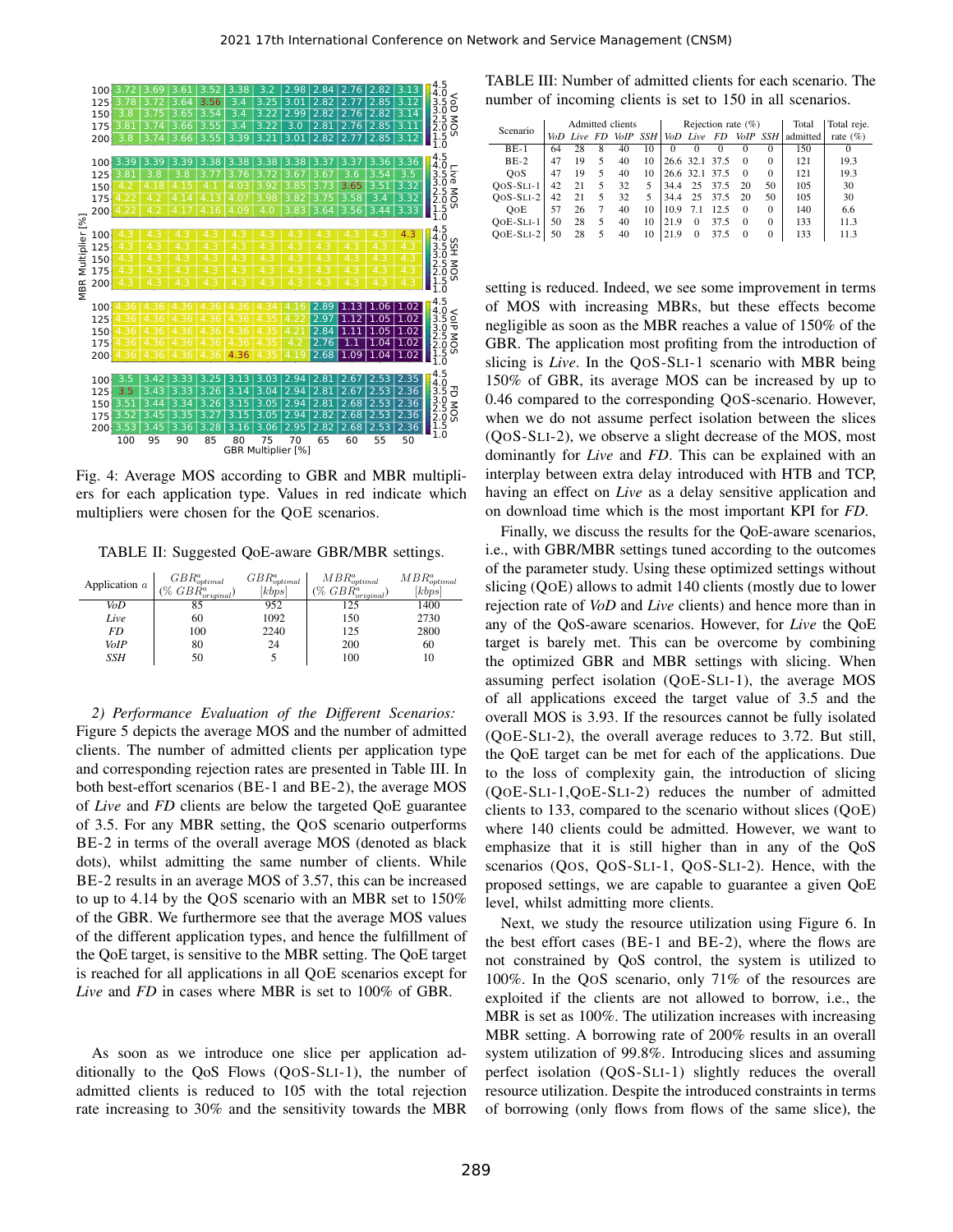

Fig. 5: MOS and number of admitted clients. The horizontal line represents the targeted QoE guarantee of 3.5. Dots denote average MOS, errorbars the 95% confidence interval, percentages in boxes the selected MBR multiplier in QOS and QOS-SLI.



Fig. 6: System/Slice utilization and number of admitted clients for different scenarios. Dots denote average the system utilization, errorbars the 95% confidence interval, percentages in boxes the selected MBR multiplier in QOS and QOS-SLI scenarios.

reduction of utilization is in any case below an absolute value of 10%, which is observed for an MBR setting of 150%. While the inner-slice utilization is relatively static for *VoIP* and *SSH*, the utilization of the other slices can be increased with an increasing MBR setting up to 175%. This effect is most dominant for *Live*. The results obtained when not assuming perfect isolation (QOS-SLI-2) hardly differ from QOS-SLI-1. As expected, the overall utilization is slightly lower, mainly due to the reduced obtained throughput within *VoD*, *Live*, and *FD* slices. The slice utilization increased for *SSH*.

Applying the optimized settings in the QOE scenario results in a similar system utilization as QOS with an MBR setting of 150%. For the QOE-SLI-1 scenario, the overall system utilization is 90.85% percent, and thus higher than in any of the QOS-SLI-X scenarios. Please note that the number of admitted clients is increased by 26.7%, whilst simultaneously keeping a comparable average QoE score. When not assuming perfect isolation (QOE-SLI-2), the overall utilization slightly decreases to a value of 85.59%, which can be explained by the reduced utilization of the *Live* slice.

The system is not fully utilized in the QOE-SLI-X scenarios, which indicates that the GBR settings can be even more constrained, allowing to admit more clients. This tradeoff between admitted clients and the ability to still meet the QoE target, however, needs to be studied in detail, which is left for future work.

#### *D. Limitations of the Study*

Our evaluations are based on several abstractions and assumptions. First, we rely on a packet simulator and we omit the network's radio part. However, our goal was to study the impact of applying QoS Flows and network slices as well as the implications of combining them and tuning their settings, i.e., per-flow MBRs and GBRs and slice-specific resources. These parameters can also be specified end-to-end in real networks. Therefore, RAN and core network QoS settings need to be geared to each other, so as to realize actual end-to-end slicing and QoS flow settings. In particular, our methodology is not limited to the current simulation setup, but can be applied similarly in a real mobile network.

Additionally, our studies are confined to five types of applications and we assumed one specific client distribution for them. The generalizability is hence limited due to this specific traffic mix. However, our set of services is representative in terms of their sensitivity to delay and throughput: while *VoD* and *FD* are bandwidth-hungry applications, *VoIP* and *SSH* have high delay requirements, and finally *Live* is sensitive to both. Furthermore, the proposed methodology can be applied to any other type of application without restrictions.

Besides the given applications and their probabilities, the evaluated parameter space is limited in terms of the number of clients, the overall capacities, and the chosen QoE target of 3.5. Nevertheless, we expect that the revealed benefits of our proposed approach hold in general and that the qualitative relationship will hold except for differences in terms of absolute values. Finally, we confined on HTB to mimic the scheduler's behavior and focused on bandwidth-related parameters when assigning QoS resources, while considering the delay only indirectly via the utility functions. Setting GBR and MBR